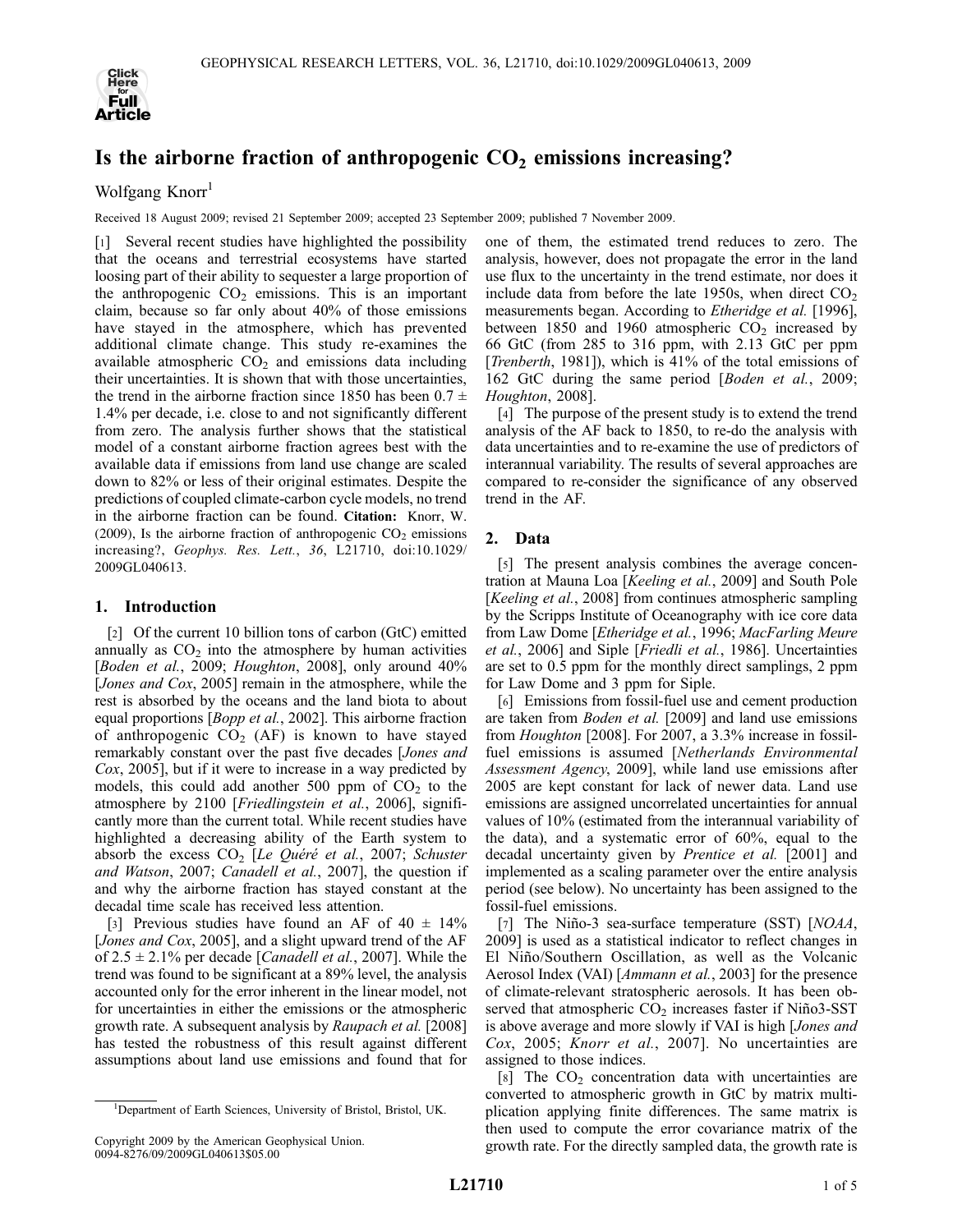

**Figure 1.** Observed atmospheric  $CO<sub>2</sub>$  increase derived from direct measurements, taking the average of Mauna Loa (Hawaii) and the South Pole (thin solid line), and two ice cores: Law Dome (dashed thin line) and Siple (dotted thin line). This is compared to total anthropogenic emissions (thick solid line) and 46% of total emissions (thick dashed line).

calculated after computing annual means from partially gapfilled data, but considering the number of valid monthly data entries for error propagation. Annual means are taken from July to the following June, so that growth rates are centered at mid-year. The result is a continuous time series of annual  $CO<sub>2</sub>$  increase from 1961 to 2007. For Law Dome, means and uncertainties of  $CO<sub>2</sub>$  concentrations are converted to five-year averages before calculating finite differences. No averaging is done for the data from Siple station.

#### 3. Methods

[9] The basic statistical model into which the data are assimilated describes  $R$ , the rate of growth of atmospheric  $CO<sub>2</sub>$ , as a function of a time varying airborne fraction  $(f_0 + s \times t)$  times fossil-fuel (*F*) plus land use (*L*) emissions plus two linear factors depending on Niño-3 SST anomalies  $(N)$  and volcanic aerosol index  $(V)$ ; t is defined as calendar year minus 2000:

$$
R(t) = (f + st)[F(t) + lL(t)] + nN(t) + vV(t) + \varepsilon(t) \quad (1)
$$

 $\varepsilon$  is the residual error and l a scaling parameter that describes the systematic uncertainty of the land use emissions.  $\varepsilon$  is described by a Gaussian distribution and includes both data and model uncertainty. The prior value of l is 1 and the prior uncertainty  $\sigma_l = 0.6$  (see below). V is annual VAI, and  $N$  Niño-3 SST anomaly with a 4-month lag between concentrations and SSTs (SSTs leading) and then annually averaged. The time lag was found to produce the highest correlation in a lagged-correlation analysis of V and N against time de-trended atmospheric growth rate  $(r =$ 0.79). The SST anomaly is computed by subtracting the 1961 – 2007 mean from the annual values. *n* and *v* are further parameters besides  $f$ ,  $s$  and  $l$ . Prior to 1961, where no direct measurements enter the model, V and N are set to 0. An additional set of de-trended indicators for volcanic aerosols and ENSO are computed by a linear least squares fit through the annual data and retaining the residual as  $N_d$ and  $V_d$ , respectively.

[10] The parameter estimation follows standard leastsquares procedures. It is performed by minimising a cost function  $J$  defined as:

$$
J = \frac{1}{2} (\mathbf{R} - \mathbf{D})^{\mathrm{T}} \mathbf{C}^{-1} (\mathbf{R} - \mathbf{D}) + \frac{1}{2} \frac{(l-1)^2}{\sigma_l^2},
$$
 (2)

where  **is the rate of growth written as a vector over time** steps, i.e.,  $\mathbf{R} = \{R(t_1), R(t_2), ..., R(t_m)\}\)$  where  $t_1$  to  $t_m$  are the times for which atmospheric  $CO<sub>2</sub>$  growth data is available,  $\mathbf{D} = \{D(t_1), D(t_2), \ldots, D(t_m)\}\$ the vector of those atmospheric data  $(D(t)$  is observed atmospheric growth rate), C the error covariance matrix of the data and model and  $\sigma_l = 0.6$ .  $\sigma_l$  represents the systematic uncertainty of the emissions that scale over the entire time series and is consistent with the ca. 60% uncertainty of the decadal total land use emissions given by *Prentice et al.* [2001].

[11] **C** is a  $m \times m$  matrix again over the *m* points of time where data is available. It is the error covariance matrix for the difference between data and model,  $\varepsilon$ , and thus contains both data and model error [*Tarantola*, 1987; Rayner et al., 2005]. It is computed as

$$
\mathbf{C} = \mathbf{C_D} + \mathbf{C_s} + \mathbf{C_L}.\tag{3}
$$

[12]  $C<sub>D</sub>$  is the error covariance matrix of the atmospheric growth data,  $C_s$  is the error covariance matrix of the statistical model, and  $C_L$  the error arising from the uncorrelated uncertainties of L.

[13] Two sets of optimizations of the parameters of equation (1) are performed: in the first set,  $C_s$  and  $C_L$  are 0 and  $\sigma_l \rightarrow \infty$ , so no data error enters the estimation of the parameters. For the second set, the statistical model error is estimated from a previous optimization out of the first set via

$$
C_s = \frac{1}{d} \sum_{i=1}^{n} \varepsilon_0(t_i)^2.
$$
 (4)

[14]  $\varepsilon_0$  is the residual of the previous optimization, d is degrees of freedom and  $C_s = C_s U$ , where U is the unity matrix. The additional model error arising from the uncorrelated error of the land use emissions,  $C_L$ , is estimated from

$$
C_{L,i} = [\sigma_L(f_0 + s_0t_i)L(t_i)]^2.
$$
 (5)

where  $f_0$  and  $s_0$  are again parameters f and s taken from the previous optimization without data uncertainties.  $C_{L,i}$  are the diagonal elements of  $C_L$ , with off-diagonal elements equal to 0.

#### 4. Results

[15] The simplest model of the atmospheric growth rate is one of a constant AF and yields  $f = 0.43$  when fitted to all data. How well this simple model reproduces the observations at the multi-decadal time scale is shown in Figure 1. Interannual fluctuations are seen in the direct measurements. The difference between the two ice core records gives an impression of the likely uncertainty.

[16] Seven further optimizations are performed and the results shown in Table 1. Versions 1 and 2 neglect data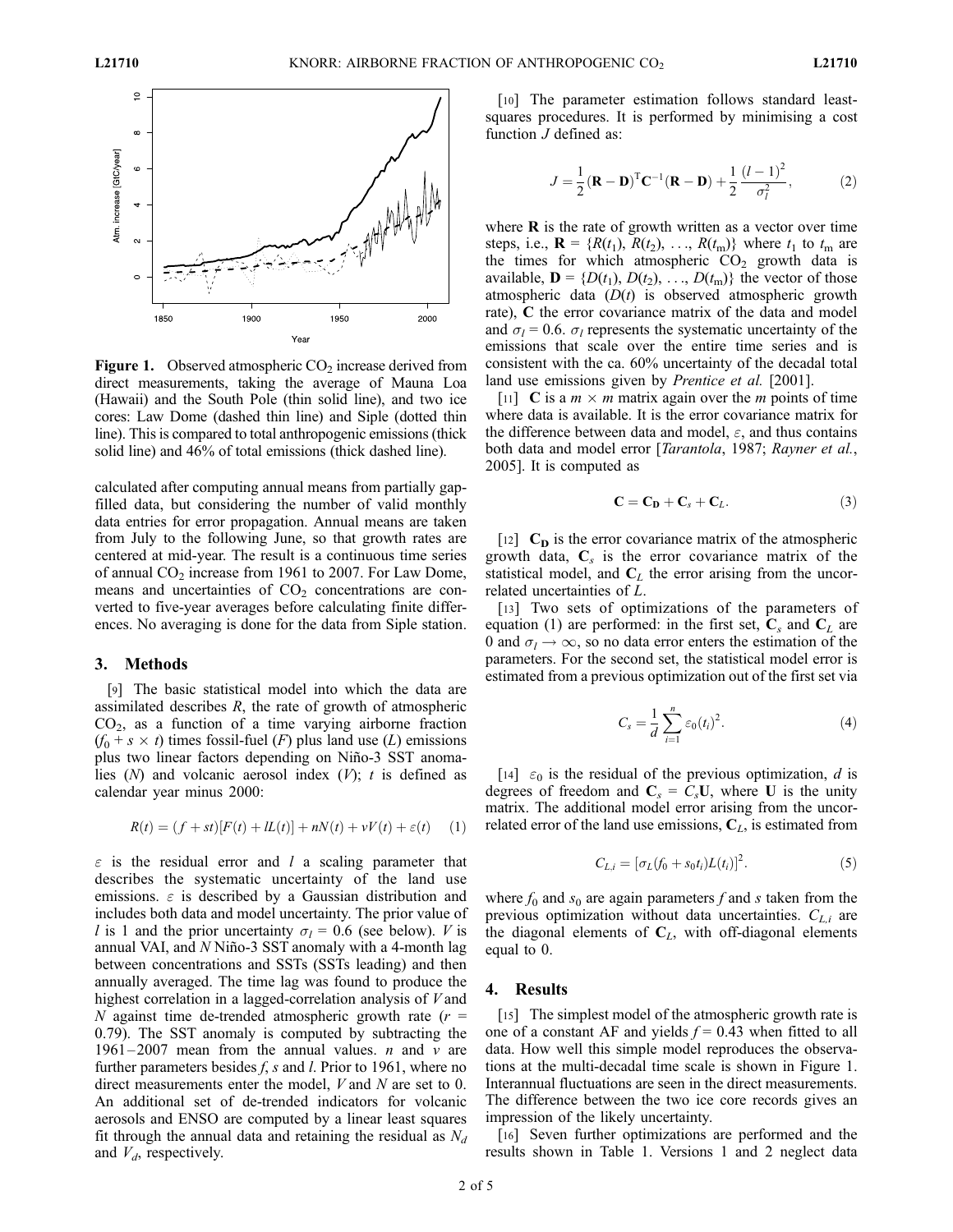|         |                  | Ice  |             |                   |                                 |                 |                                                  |                               |
|---------|------------------|------|-------------|-------------------|---------------------------------|-----------------|--------------------------------------------------|-------------------------------|
|         | Data             | Core | $N. V$ Time |                   |                                 |                 |                                                  |                               |
| Version | Uncertainty      | Data | De-trended  |                   | $s$ [yr <sup>-1</sup> ]         |                 | <i>n</i> [GtC yr <sup>-1</sup> K <sup>-1</sup> ] | $\nu$ [GtC vr <sup>-1</sup> ] |
|         | no               | no   | no          | $0.450 \pm 0.022$ | $0.0014\pm0.0014^b$             | 1 <sup>c</sup>  | $\alpha$ <sup>c</sup>                            | $0^{\circ}$                   |
|         | no               | no   | no          | $0.453 \pm 0.014$ | $-0.0013\pm0.0009^{\mathrm{d}}$ | 1 <sup>c</sup>  | $0.98 \pm 0.12$                                  | $-15+2$                       |
|         | ves <sup>e</sup> | no   | no          | $0.518 \pm 0.064$ | $-0.0002\pm0.0017^{\rm b}$      | $0.25 \pm 0.60$ |                                                  | $0^{\circ}$                   |
|         | yes              | no   | no          | $0.468 \pm 0.047$ | $-0.0018\pm0.0014^{\circ}$      | $0.82\pm0.54$   | $0.98 \pm 0.14$                                  | $-15\pm3$                     |
|         | yes <sup>'</sup> | yes  | no          | $0.468 \pm 0.051$ | $0.0007 \pm 0.0014^{\circ}$     | $0.73 \pm 0.54$ |                                                  | $0^{\circ}$                   |
|         | yes              | yes  | no          | $0.514\pm0.035$   | $-0.0019\pm0.0016^{\circ}$      | $0.36 \pm 0.35$ | $0.91 \pm 0.13$                                  | $-14\pm 2$                    |
|         | no               | no   | ves         | $0.449 \pm 0.014$ | $0.0012\pm0.0009$ <sup>g</sup>  |                 | $0.98 \pm 0.13$                                  | $-15+3$                       |

**Table 1.** Results of the Fit of the Statistical Model to Data of Atmospheric  $CO<sub>2</sub>$  Growth With and Without Inclusion of Data Uncertainty and Other Factors<sup>a</sup>

 ${}^{\alpha}f$  is airborne fraction in 2000, s is the trend in the airborne fraction, l a scalar for land use emissions, and n and v parameters describing the impact of ENSO  $(N)$  and volcanic aerosols  $(V)$ .

<sup>b</sup>Not significant.

<sup>c</sup>Fixed value.

d Significant at 85%.

e Model uncertainty based on Version 1.

f Model uncertainty based on Version 2.

g Significant at 82%.

uncertainties ( $C = C_s$ ,  $\sigma_l \rightarrow \infty$ , *l* fixed) and are only applied to direct  $CO<sub>2</sub>$  measurements. Versions 3 and 4 additionally include data uncertainties, and the last two but one also data from the ice core record. Version 7 is included for compatibility with the results by *Canadell et al.* [2007] and replaces  $N(t)$  and  $V(t)$  by  $N_d(t)$  and  $V_d(t)$ . In each of the groups of two, the first has  $n$  and  $\nu$  fixed at 0 (no predictors of interannual variability), while the second includes optimization of  $n$  and  $\nu$ . Remember that  $f$  represents the airborne fraction in 2000.

[17] The most important result is that inclusion of data uncertainties moderately increases the uncertainty of the trend estimate, s. Furthermore, the use of the interannual predictors  $(nN + vV)$  hardly reduces the uncertainty in s. The trend itself is either very close to zero (Versions 3 and 5), or slightly negative when using interannual predictors (Versions 4 and 6). In none of the cases there is a significant trend.

[18] The posterior parameter  $l$  is always found to have a mean less than one, but with a large uncertainty. This indicates that the linear model of the AF fits the observations better if the land use emissions are scaled down, but that the absolute level of land use emissions remains highly uncertain. This impacts on AF and its level of uncertainty: if the posterior mean of  $l$  is low (Versions 3 and 6), the posterior mean of  $f$  is higher because lower emissions mean a larger fraction of  $CO<sub>2</sub>$  stays in the atmosphere.

[19] Figure 2 offers an explanation for why *l* is reduced. The predicted emissions of Versions 3 and 4 (blue and green dashed lines) are mostly lower than the unadjusted emissions (black dashed), but increase more rapidly in relative terms after about 2000. In other words, an apparent recent increase in the AF can also be reproduced by downscaling the land use emissions, which is the solution preferred by the optimization compared to increasing s. Figure 2 also shows how well Version 4 (solid green line) reproduces the interannual variability seen in the observations [cf. Jones and Cox, 2005; Knorr et al., 2007].

[20] Version 7 shows s to be positive at a 82% significance level (Table 1). This result is comparable to the one by Canadell et al. [2007], who also used a de-trended ENSO index (using the Southern Oscillation Index instead of SSTs) and VAI. If de-trending is abandoned, however, a negative trend emerges (Version 2). This behavior is a result of trends in  $N(0.0082 \text{ Kyr}^{-1})$  and  $V(-0.00043 \text{ yr}^{-1})$ . With the optimal values of  $n$  and  $\nu$  (Version 2), these translate to a predicted total trend of  $0.0145 \text{ GtCyr}^{-2}$ . Including this additional predicted trend requires  $s < 0$  to match the observations, unless trends in Niño-3 SST and VAI have deliberately been adjusted to zero.

#### 5. Discussion

[21] The present analysis has identified some ambiguity regarding the inclusion of interannual predictors into the statistical model used to detect a trend in the AF. Whether it is advisable to do so or not depends on the question asked. If we want to detect a trend caused by climate change, then the same climate change may be responsible



Figure 2. Observed (solid black line, with error bars) and predicted (solid lines) interannual variations of the atmospheric  $CO<sub>2</sub>$  growth rate compared to assumed total anthropogenic emissions (dashed lines). Green: optimization including statistical predictors of interannual variability. Blue: optimization without those predictors. Black dashed line: Unscaled emission estimate. The optimized emissions estimates scale land use emissions down to 82 and 25% of the original estimate, respectively.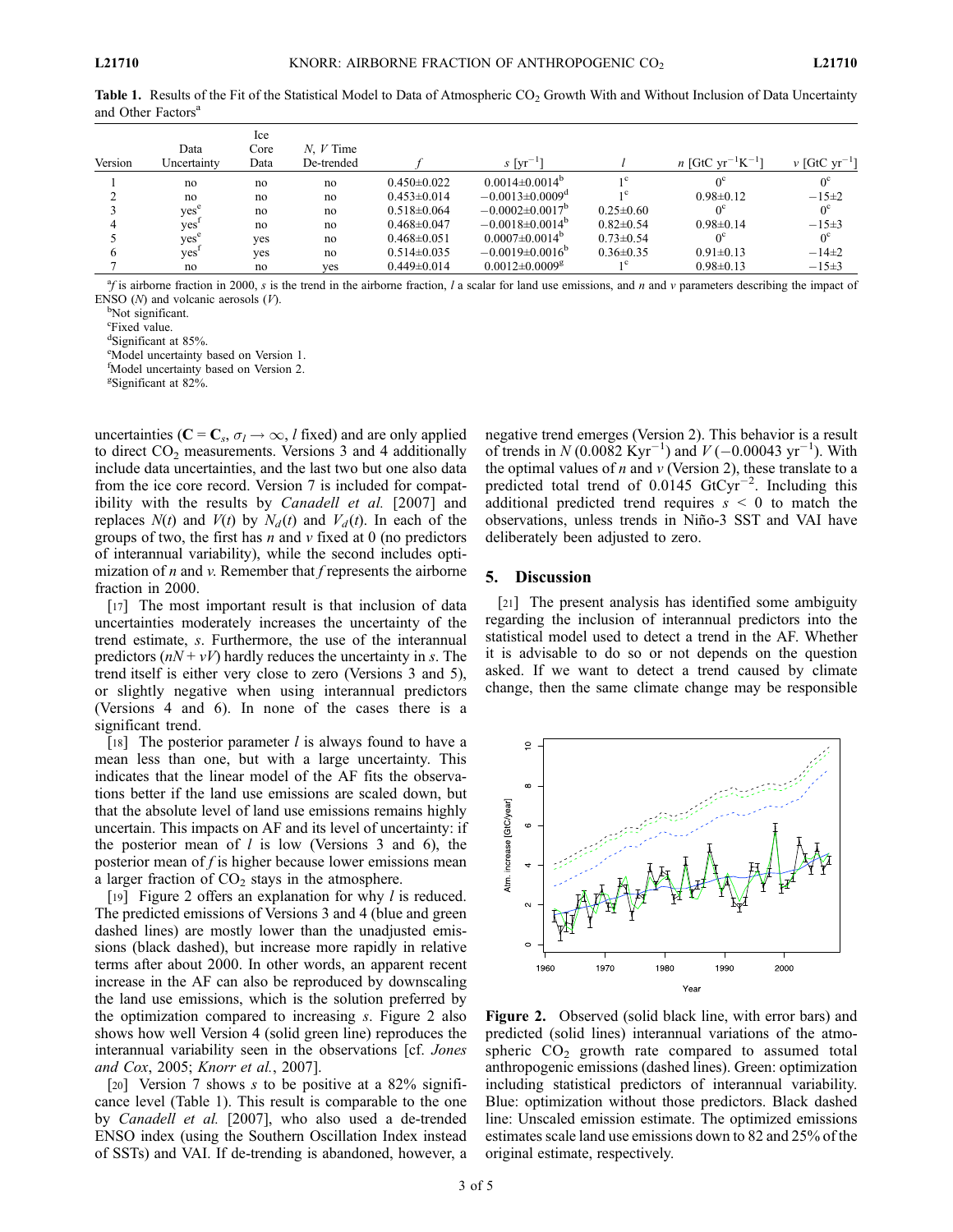for the observed trend in the ENSO signal. De-trending  $N$ then prevents the trend in the ENSO signal to be subtracted from s. However, the negative trend in the VAI is unrelated to the expected causes of a change in the AF. It would by itself be expected to lead to additional  $CO<sub>2</sub>$ remaining in the atmosphere ( $v < 0$ , Table 1), i.e. an increase in the AF. This additional trend should be subtracted from the observed AF trend if the goal is to detect the underlying long-term behavior. In any case, inclusion of ENSO and VAI has not led to reduced uncertainties of the trend parameter, s.

[22] Another finding is that reducing the land use emissions by a scalar causes total emissions to be more consistent with a model of a constant airborne fraction. It is difficult to rate this as a strong indication that land use emissions are systematically overestimated, as it depends on the validity of the statistical model. The possibility, however, presents itself and, given the evidence from oxygen data [Bopp et al., 2002], would mean that a larger proportion of emissions is taken up by the ocean than what has been previously assumed. The analysis also shows that recent trends after 2000 can be explained by re-scaling land use emissions within their uncertainty ranges.

[23] The present treatment of systematic uncertainties in the land use emissions is rather simple, as systematic errors might have changed over time. Little is known about this, but inclusion of more parameters to allow temporal changes in systematic errors would have increased the uncertainty of the trend estimate. Uncertainties for fossil-fuel emissions, which are relatively small, have also been neglected. The uncertainty bounds reported here have therefore to be considered optimistic and, in the context of the question, conservative.

[24] Without the inclusion of ENSO and VAI in the analysis, the trend derived with data uncertainties is found to be very small, only  $0.7 \pm 1.4$  or  $0.2 \pm 1.7\%$  per decade, depending on whether the ice core record has been included or not. This is not significantly different from zero and in contrast to the previously published result [*Canadell et al.*, 2007] reporting an increase of  $2.5 \pm 2.1\%$  per decade, but obtained with de-trended VAI and ENSO index and without accounting for data uncertainties. The equivalent result reported here is  $1.2 \pm 0.9\%$  per decade. The difference between the last two probably reflects remaining differences in the method chosen.

### 6. Conclusion

[25] From what we understand about the underlying processes, uptake of atmospheric  $CO<sub>2</sub>$  should react not to a change in emissions, but to a change in concentrations. A further analysis of the likely contributing processes is necessary in order to establish the reasons for a near-constant AF since the start of industrialization. The hypothesis of a recent or secular trend in the AF cannot be supported on the basis of the available data and its accuracy.

[26] Given the importance of the AF for the degree of future climate change, the question is how to best predict its future course. One pre-requisite is that we gain a thorough understand of why it has stayed approximately constant in the past, another that we improve our ability to detect if and when it changes. The most urgent need seems to exist for

more accurate estimates of land use emissions. Another possible approach is to add more data through the combination of many detailed regional studies such as the ones by Schuster and Watson [2007] and Le Quéré et al. [2007], or using process based models combined with data assimilation approaches [Rayner et al., 2005]. If process models are used, however, they need to be carefully constructed in order to answer the question of why the AF has remained constant and not shown more pronounced decadal-scale fluctuations or a stronger secular trend.

[27] **Acknowledgments.** The author wishes to thank Renato Spahni for help with interpreting the ice core records, Thomas Kaminski for advice with data assimilation, Colin Prentice for inspiring discussions and Ian Enting and one anonymous reviewer for helpful comments. This research was funded by the U.K. Natural Environment Research Council under its QUEST program.

#### References

- Ammann, C. M., G. A. Meehl, W. M. Washington, and C. S. Zender (2003), A monthly and latitudinally varying volcanic forcing dataset in simulations of 20th century climate, Geophys. Res. Lett., 30(12), 1657, doi:10.1029/2003GL016875.
- Boden, T. A., G. Marland, and R. J. Andres (2009), Global  $CO<sub>2</sub>$  emissions from fossil-fuel burning, cement manufacture, and gas flaring: 1751 – 2006, Carbon Dioxide Inf. Anal. Cent., Oak Ridge Natl. Lab., Oak Ridge, Tenn.
- Bopp, L., C. Le Quéré, M. Heimann, and A. C. Manning (2002), Climateinduced oceanic oxygen fluxes: Implications for the contemporary carbon budget, Global Biogeochem. Cycles, 16(2), 1022, doi:10.1029/ 2001GB001445.
- Canadell, J. G., C. Le Quéré, M. R. Raupach, C. B. Field, E. Buitenhuis, P. Ciais, T. J. Conway, N. P. Gilett, J. T. Houghton, and G. Marland (2007), Contributions to accelerating atmospheric  $CO<sub>2</sub>$  growth from economic activity, carbon intensity, and efficiency of natural sinks, Proc. Natl. Acad. Sci. U. S. A., 104, 18,866-18,870, doi:10.1073/ pnas.0702737104.
- Etheridge, D. M., L. P. Steele, R. L. Langenfelds, R. J. Francey, J.-M. Barnola, and V. I. Morgan (1996), Natural and anthropogenic changes in atmospheric CO<sub>2</sub> over the last 1000 years from air in Antarctic ice and firn, J. Geophys. Res., 101, 4115 – 4128, doi:10.1029/95JD03410.
- Friedli, H., H. Lötscher, H. Oeschger, U. Siegenthaler, and B. Stauffer (1986), Ice core record of  ${}^{13}C/{}^{12}C$  ratio of atmospheric CO<sub>2</sub> in the past two centuries, *Nature*, 324, 237–238, doi:10.1038/324237a0.
- Friedlingstein, P., et al. (2006), Climate carbon cycle feedback analysis, results from the C4MIP model intercomparison, J. Clim., 19, 3337-3353, doi:10.1175/JCLI3800.1.
- Houghton, R. A. (2008), Carbon flux to the atmosphere from land-use changes, in Trends: A Compendium of Data on Global Change, Carbon Dioxide Inf. Anal. Cent., Oak Ridge Natl. Lab., Oak Ridge, Tenn.
- Jones, C. D., and P. M. Cox (2005), On the significance of atmospheric  $CO<sub>2</sub>$ growth rate anomalies in  $2002-2003$ , Geophys. Res. Lett.,  $32$ , L14816, doi:10.1029/2005GL023027.
- Keeling, R. F., S. C. Piper, A. F. Bollenbacher, and J. S. Walker (2008), Atmospheric  $CO<sub>2</sub>$  records from sites in the SIO air sampling network, in Trends: A Compendium of Data on Global Change, Carbon Dioxide Inf. Anal. Cent., Oak Ridge Natl. Lab., Oak Ridge, Tenn.
- Keeling, R. F., S. C. Piper, A. F. Bollenbacher, and J. S. Walker (2009), Atmospheric CO<sub>2</sub> records from sites in the SIO air sampling network, in Trends: A Compendium of Data on Global Change, Carbon Dioxide Inf. Anal. Cent., Oak Ridge Natl. Lab., Oak Ridge, Tenn.
- Knorr, W., N. Gobron, M. Scholze, T. Kaminski, R. Schnur, and B. Pinty (2007), Impact of terrestrial biosphere carbon exchanges on the anomalous  $CO<sub>2</sub>$  increase in 2002-2003, Geophys. Res. Lett., 34, L09703, doi:10.1029/2006GL029019.
- Le Quéré, C., et al. (2007), Saturation of the Southern Ocean  $CO<sub>2</sub>$  sink due to recent climate change, Science, 316, 1735 – 1738, doi:10.1126/ science.1136188.
- MacFarling Meure, C., D. Etheridge, C. Trudinger, P. Steele, R. Langenfelds, T. van Ommen, A. Smith, and J. Elkins (2006), Law Dome  $CO<sub>2</sub>$ , CH<sub>4</sub> and N2O ice core records extended to 2000 years BP, Geophys. Res. Lett., 33, L14810, doi:10.1029/2006GL026152.
- Netherlands Environmental Assessment Agency (2009), Global CO<sub>2</sub> emissions: annual increase halves in 2008, PBL report, Neth. Environ. Assess. Agency, Bilthoven, Netherlands. (Available at http://www.pbl.nl/ en/publications/2009/Global-CO2-emissions-annual-increase-halves-in-2008.html)